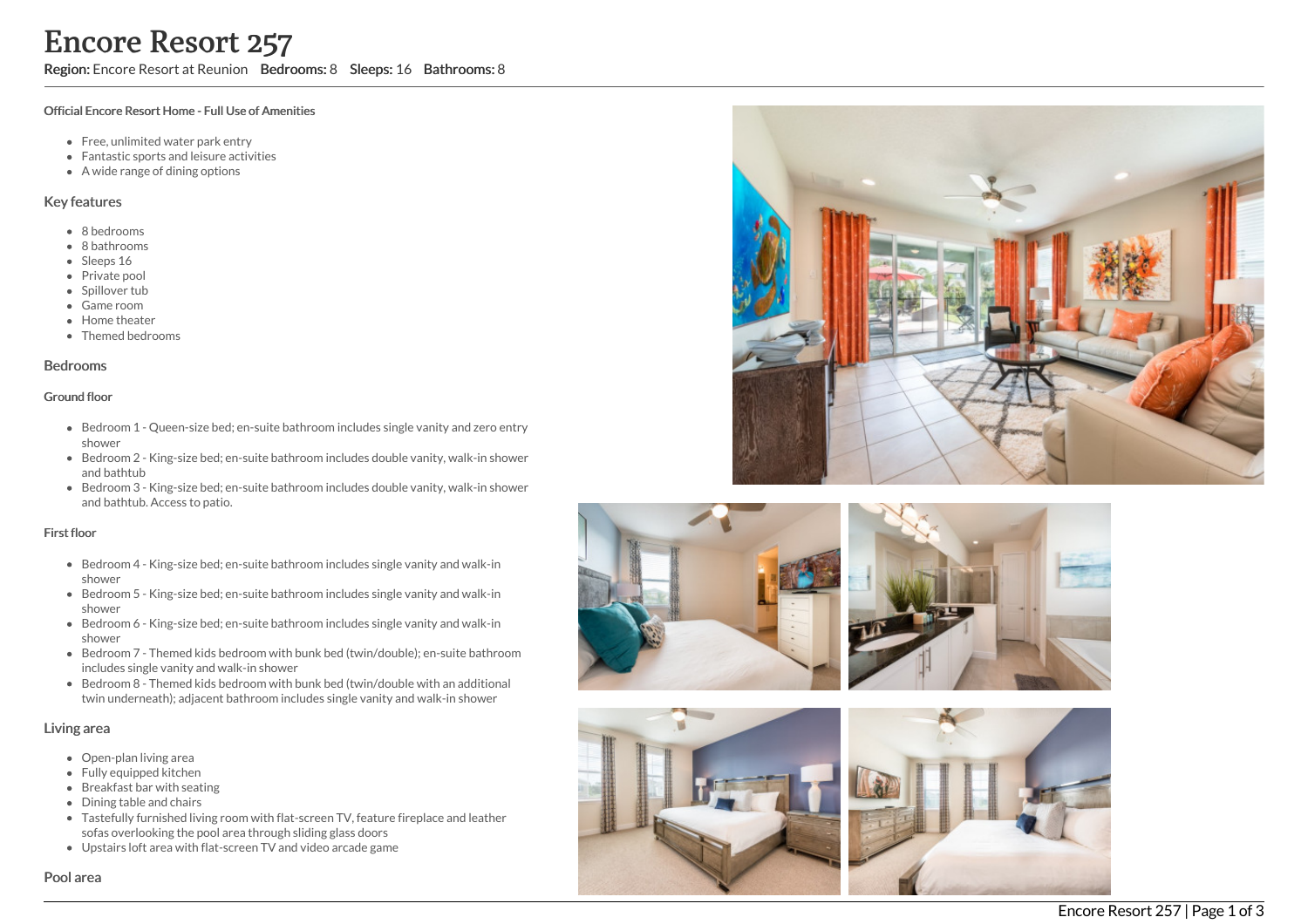- Private pool
- Spillover tub
- Pool child safety fence
- Sunloungers
- Covered lanai with alfresco dining table, mini-fridge, outdoor sofas, ceiling fans and flat-screen TV
- BBQ (gas available locally)
- Firepit (gas available locally) surrounded by patio chairs

## Home entertainment

- Flat-screen TVs in living area and all bedrooms
- Game room with an air hockey table, ping-pong table, basketball shooting game and cornhole
- Home theater includes projector screen, cinema-style seating and bean bag chairs

# General

- Air conditioning throughout
- Complimentary wifi
- Bedding and towels included
- Private parking

## Laundry room

- Washer and dryer
- Iron and ironing board

# Children's equipment available for hire

- Crib
- Stroller
- $\bullet$  High chair
- Pack and play

# Places of interest

- Golf courses 4 miles
- Supermarket 2 miles
- $\bullet$  Shopping mall 4 miles
- Disney World 7 miles
- Seaworld 14 miles
- Universal Studios 20 miles
- Legoland 30 miles
- Airport 26 miles
- Beaches 75 miles